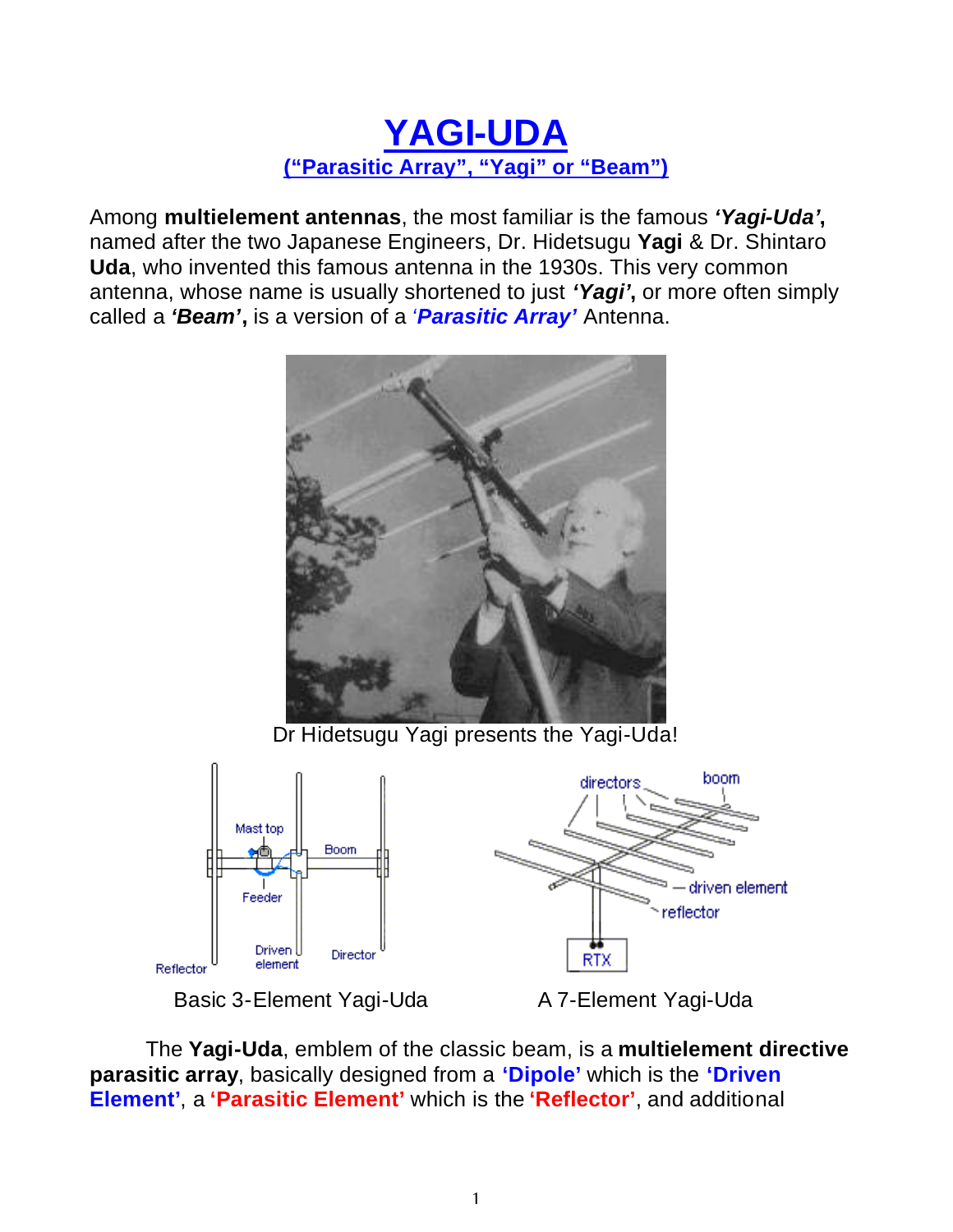**'Parasitic Elements'** which are the **'Directors'** all of which are usually arranged in the horizontal plane. The gain offered by a simple half-wave dipole mounted horizontally is about 2.14 dBi in free space (theoretically and thus never met in practice). To get more gain and directivity we can combine antenna elements, usually half-wave dipoles, into an array. The 3-element beam above is viewed from above. Cut for the 20m band, the reflector is 35.43 ft (10.8m) long, the driven element 33.14 ft (10.1m) and the director 32.48 ft (9.9m) long. The distance separating each element is ranging from 0.1 - 0.25λ. For 20 meters it is 6.2 ft (1.9m) in this example.

To understand how it works, in its **basic form** this is a simple half-wave dipole on which is added a single rod to form an H, the rod being spaced from the dipole by a small fraction of a wavelength (0.1 - 0.25λ). By making the rod slightly longer than the dipole (driven element), it acts as a reflector, modifying the response pattern to a cardioid (heart-shape) pattern, so it becomes directive.

In practice the pattern is far from perfect and there are always unwanted rear lobes with some additional minor ones, more or less extended depending on its selectivity. Adding a second rod slightly shorter than the dipole on the opposite side of the driven element from the reflector and it is called a director; we reinforce and narrow the main lobe of the radiation pattern. Further directors may be added in front of the first, each slightly shorter (10-12%) that the previous. Each director slightly improves the gain of the antenna array, up to a limit of about 36 elements (1 – Driven, 1 – Reflector, and 34 – Directors)! Beyond which there is no significant signal increase. **Adding parasitic elements reduces the impedance of the driven element, as seen by the feed line, and a folded dipole is frequently used to help to compensate for this**.